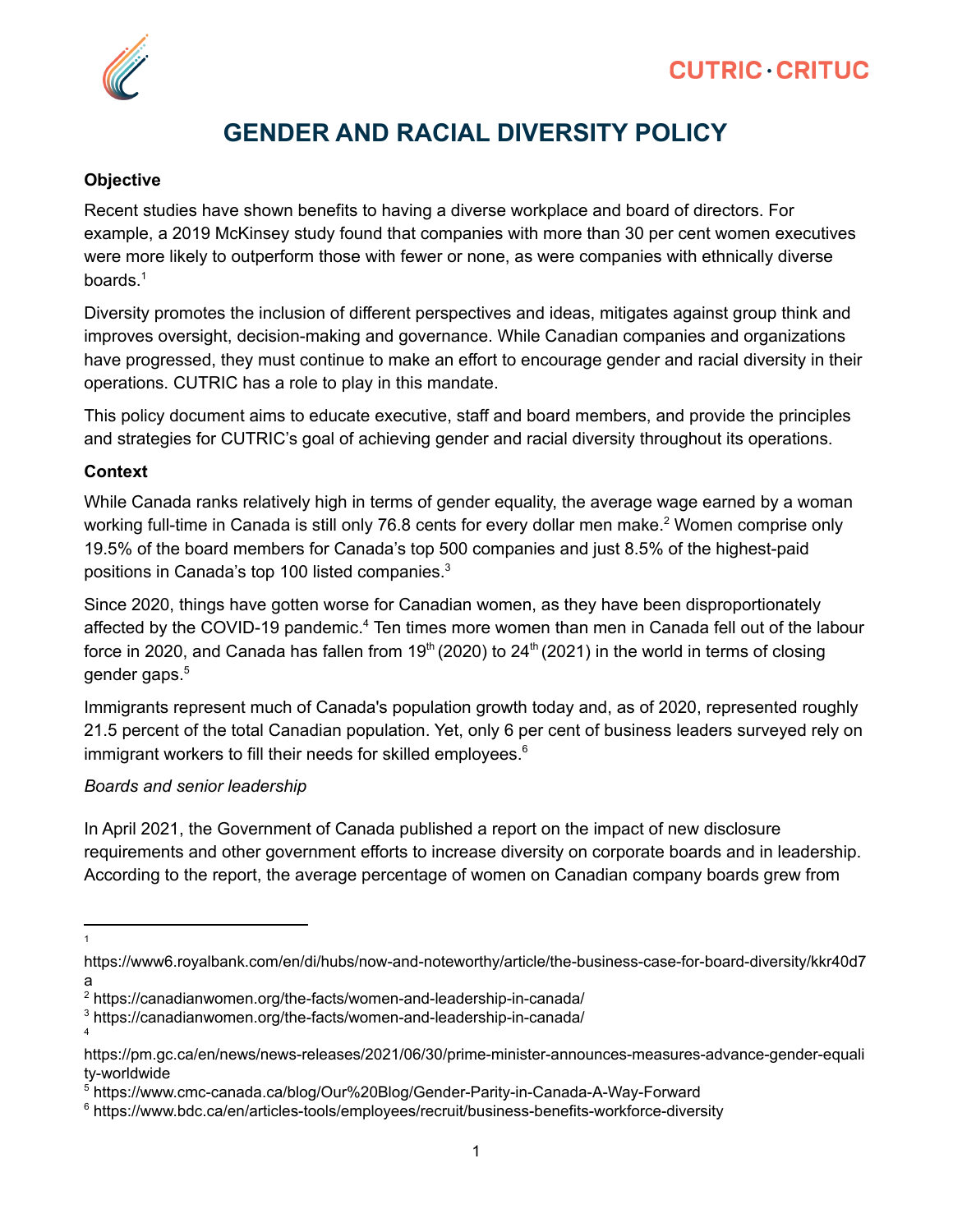

16% in 2016 to 20% in 2020.<sup>7</sup> The same report showed that the precentage of all-male boards continued to decline meaningfully.

In January 2021, Statistics Canada released a survey showing that the percentages of board members in non-profits from diverse populations are consistently lower than in the Canadian population. The survey also showed that organizations with a policy on the diversity of their directors are more likely to have more diverse board members.<sup>8</sup>

#### *Transportation and clean technology sectors*

Globally, jobs in the transportation sector are highly gendered and unequal and, as as a result, women's voices are all too often neglected when it comes to transport planning.<sup>9</sup>

The Canadian clean technology sector has significantly more women directors and a modestly larger share of women executive officers compared to the conventional energy sector. However, compared to other Canadian TSX-listed companies, the clean technology sector sits close to the bottom for women executives, but ranks near the top for women directors.<sup>10</sup>

According to the Women in Cleantech Challenge, "While women have an important role to play in the clean innovation economy, research shows they have a more difficult time raising capital, lack an adequate support network, and face a number of other barriers that men typically don't face."<sup>11</sup>

There appears to be little data in terms of racial diversity in the clean technology sector in Canada, though we do know that systemic racism negatively affects racialized Canadians throughout the workforce, through biased recruitment practices and being screened out of senior leadership positions.  $12$  In the UK, Black, Asian and minority ethnic people make up 27 per cent of engineering graduates, but make up only 7.8 per cent of professional engineers.<sup>13</sup>

## **Glossary**

BIPOC: Black, Indigenous and people of colour.

Black: A social construct referring to people who have dark skin colour and/or other related racialized

7

<sup>8</sup> https://www.osler.com/osler/media/Osler/reports/corporate-governance/Diversity-and-Leadership-in-Corporate-Ca nada-2020.pdf

https://www.imaginecanada.ca/en/360/statistics-canada-data-show-lack-diversity-nonprofit-boards-statement-surv ey-advisory-group

<sup>10</sup> <sup>9</sup> https://www.ilo.org/wcmsp5/groups/public/---ed\_dialogue/---sector/documents/briefingnote/wcms\_234882.pdf

https://www.osler.com/en/resources/governance/2020/diversity-disclosure-practices-report-clean-technology-secto r

<sup>11</sup> https://www.womenincleantech.ca/faq/

<sup>&</sup>lt;sup>12</sup> https://ceric.ca/2020/10/supporting-the-careers-of-individuals-who-are-black-indigenous-and-people-of-colour/

<sup>&</sup>lt;sup>13</sup> https://energymonitor.ai/policy/just-transition/why-a-diverse-workforce-would-benefit-the-clean-energy-transition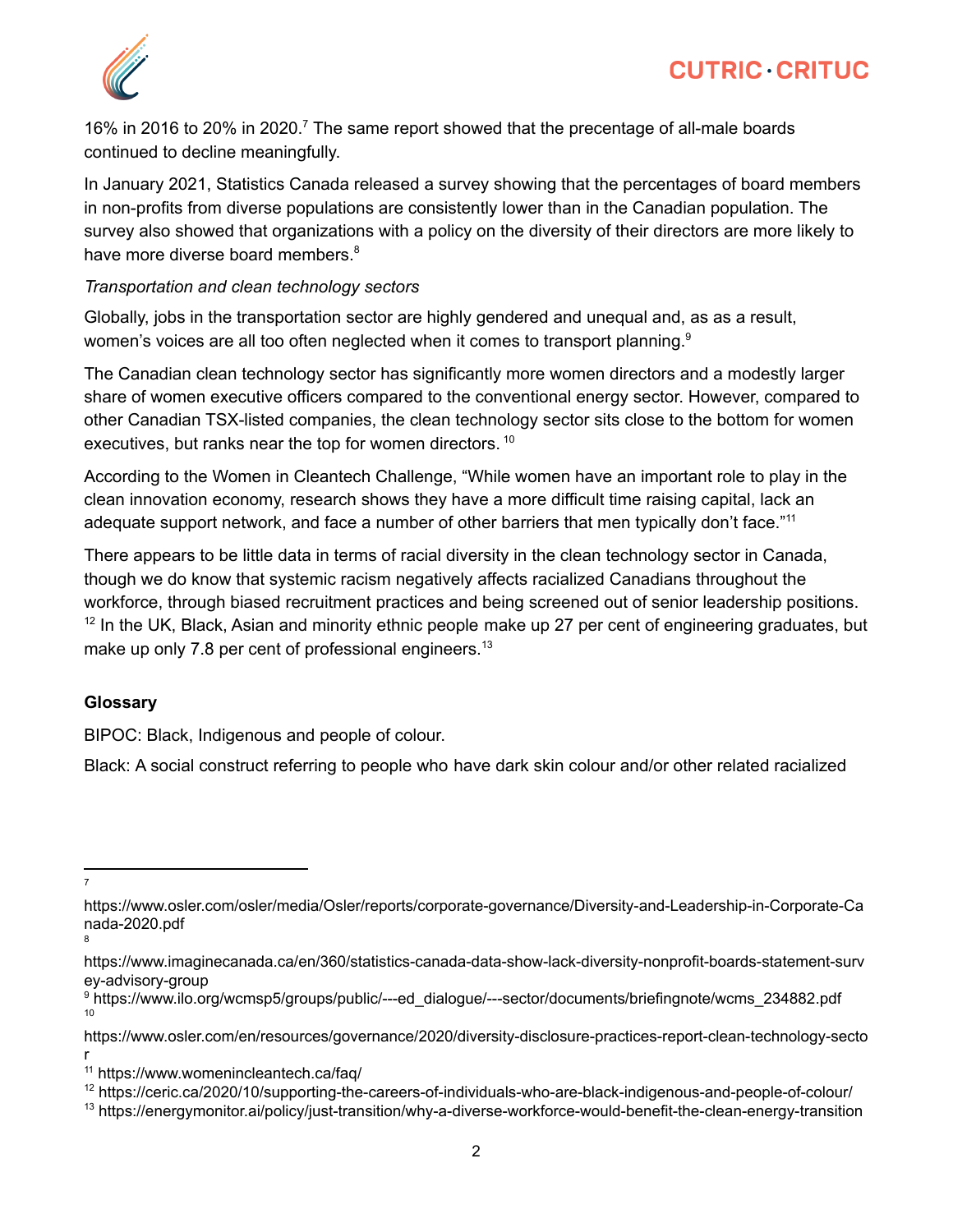

characteristics. Diverse societies apply different criteria to determine who is Black.<sup>14</sup>

Diversity: The presence of a wide range of human qualities and attributes within an individual, group or organization. Diversity includes such factors as age, sex, race, ethnicity, physical and intellectual ability, religion, sexual orientation, [gender identity], educational background and expertise. 15

Gender parity: Gender parity is a statistical measure that compares a particular indicator among women, such as income or workforce representation, to the same indicator among men.

Gender equality: The concept that all human beings, regardless of their gender, are free to develop their personal abilities and make choices without the limitations set by stereotypes, rigid gender roles and prejudices, and that the different behaviours, aspirations and needs of people of all genders are considered, valued and favoured equally.<sup>16</sup>

Gender equity: The fair treatment of people of all genders, according to their respective needs. This treatment can be different, but must be equivalent in terms of rights, benefits, obligations and opportunities. 17

Gender diversity: Gender diversity refers to a wide range of gender-related identities and ways of expression. 18

14

18

<sup>15</sup> http://www.ohrc.on.ca/en/teaching-human-rights-ontario-guide-ontario-schools/appendix-1-glossary-human-rightsterms

http://www.ohrc.on.ca/en/teaching-human-rights-ontario-guide-ontario-schools/appendix-1-glossary-human-rightsterms

<sup>&</sup>lt;sup>16</sup> https://www.btb.termiumplus.gc.ca/publications/diversite-diversity-eng.html

<sup>17</sup> https://www.btb.termiumplus.gc.ca/publications/diversite-diversity-eng.html

https://www.pdac.ca/docs/default-source/priorities/responsible-exploration/gender/pdac-understanding-gender-ter ms-and-definitions-final\_june-14-2019.pdf?sfvrsn=a8908c98\_2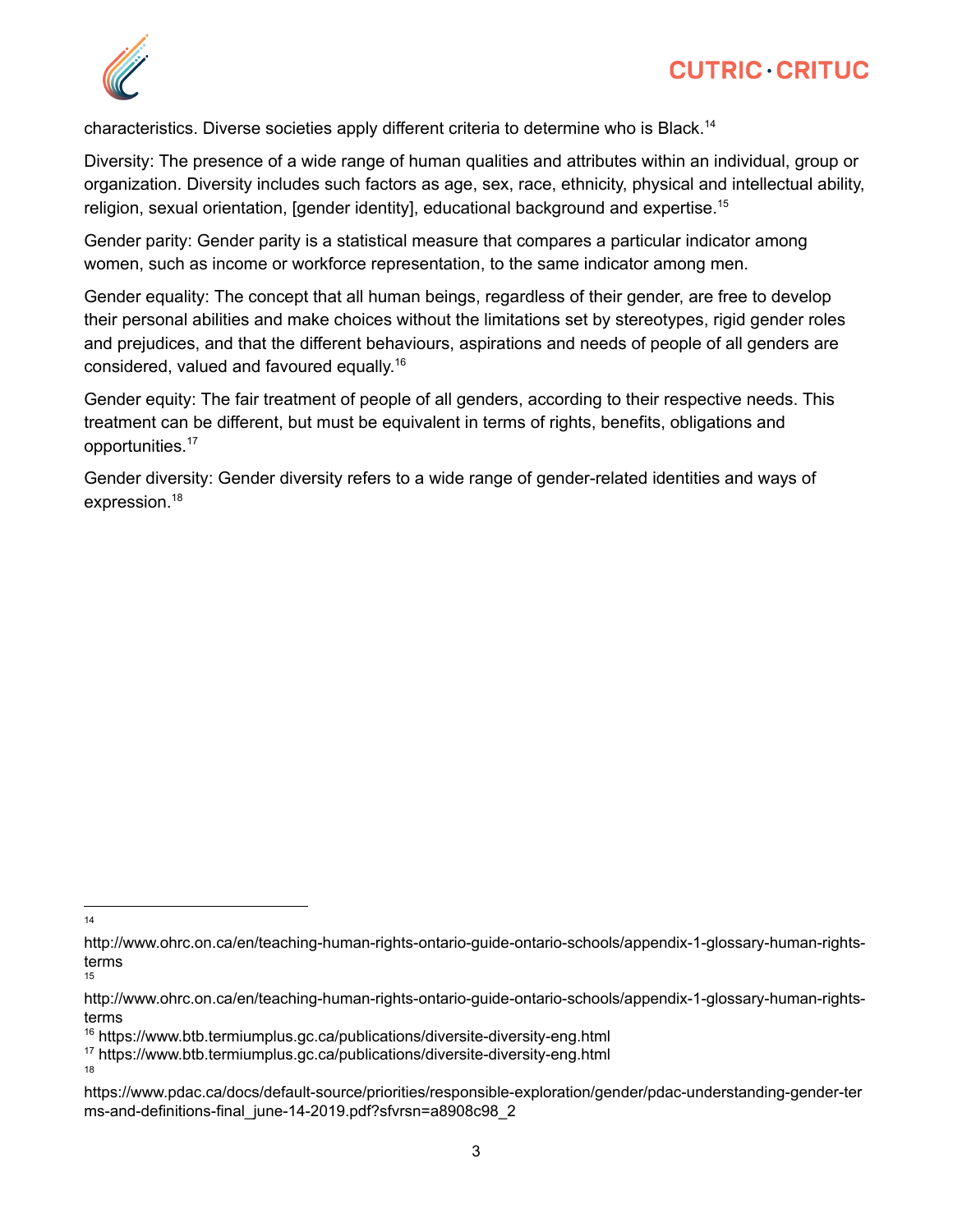

# **POLICY**

## PRINCIPLES

- 1. CUTRIC leadership will aim for gender parity in the composition of its board of directors and throughout its operation. This will be achieved through bylaws requiring gender-equal and merit-based selection, and progress will be regularly monitored and evaluated by a third party.
- 2. CUTRIC will encourage member organizations to follow its lead on gender parity in their respective operations, promoting women's participation in the transportation sector, and in the innovation of new technologies related to zero-carbon and smart mobility.
- 3. CUTRIC recognizes that gender diversity is the equitable representation of people of all gender identities and expressions, and is committed to providing a supportive environment for women, transgender and non-binary individuals.<sup>19</sup>
- 4. CUTRIC will ensure that no barriers exist to prevent racialized employees from advancing within the organization, with a focus on encouraging the hiring and advancement of women of colour.
- 5. CUTRIC will support gender and racial diversity training and education programs for staff, executive and the Board, and build cultural awareness into its activities.

## **STRATEGIES**

- 1. Establishing and maintaining gender and racial diversity targets
	- At least 50 per cent of CUTRIC staff, board members and member designates will be women, including in technical roles
	- At least 30 per cent of vendors will have at least 50 per cent female executive teams and demonstrate racial diversity in their executive ranks
	- Annual indicator assessment by an external vendor to evaluate gender and racial diversity throughout CUTRIC's operations.
- 2. Creating opportunities for women, non-binary and racially diverse staff
	- \$5,000 per annum in training and professional development opportunities to staff members who identify as women, non-binary, women of colour or non-binary folks of colour
	- Paid-for opportunities for women to attend motivational women's conferences
	- Paid-for opportunities for non-binary staff to attend motivational conferences directed towards folks of different gender idenity
	- ESL support to overcome any language barriers that might otherwise prevent staff from advancing within CUTRIC, especially for women/non-binary staff of colour and racialized newcomers

<sup>&</sup>lt;sup>19</sup> https://www.linezero.com/blog/positive-effects-gender-diversity-in-the-workplace